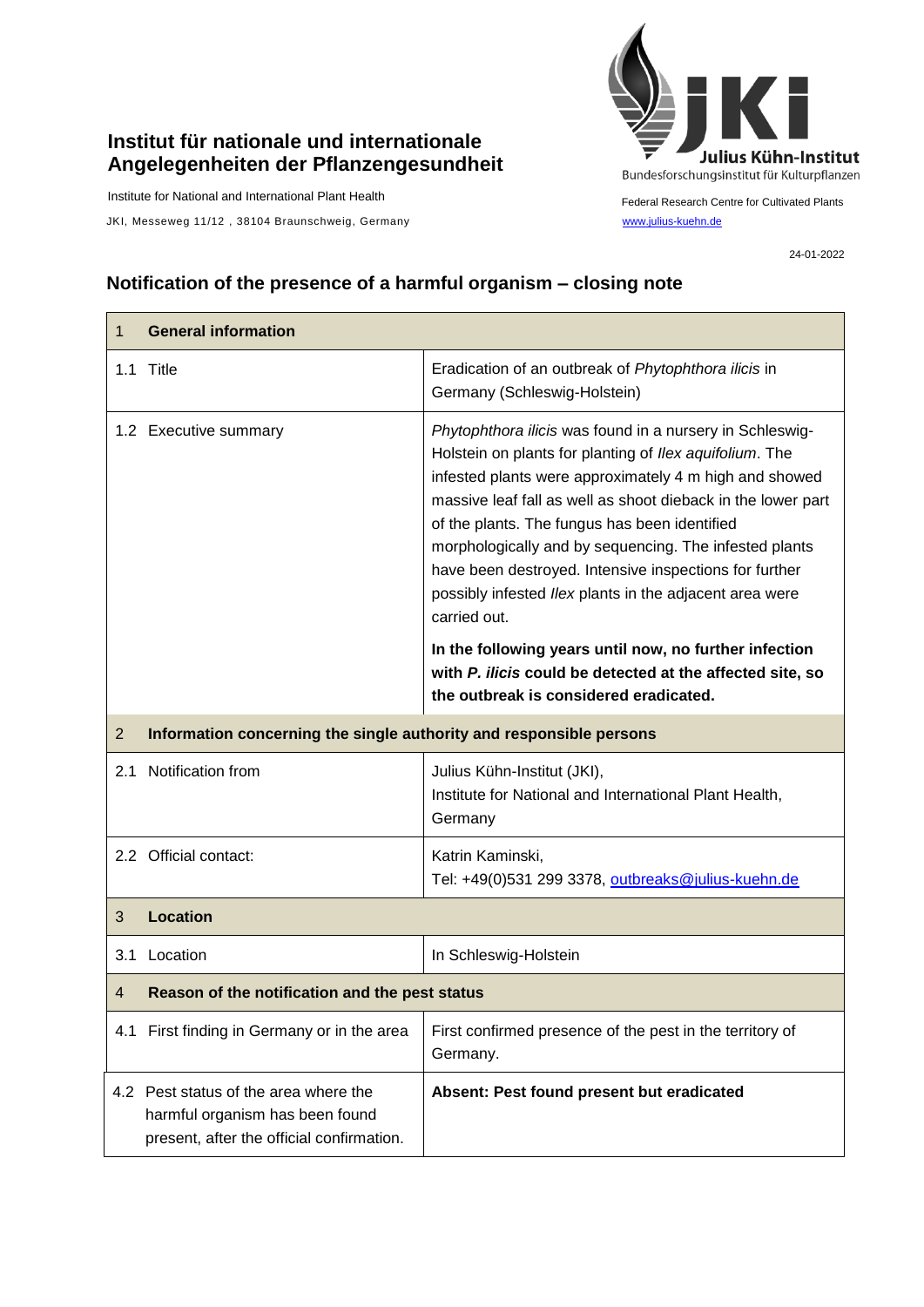|     | 4.3 Pest status in Germany before the<br>official confirmation of the presence, or<br>suspected presence, of the harmful<br>organism. | Absent: No pest records                                                                                                                                                |  |
|-----|---------------------------------------------------------------------------------------------------------------------------------------|------------------------------------------------------------------------------------------------------------------------------------------------------------------------|--|
|     | 4.4 Pest status in Germany after the<br>official confirmation of the presence of<br>the harmful organism.                             | <b>Absent: Pest eradicated</b>                                                                                                                                         |  |
| 5   | Finding, sampling, testing and confirmation of the harmful organism                                                                   |                                                                                                                                                                        |  |
|     | 5.1 How the presence or appearance of<br>the harmful organism was found.                                                              | Information submitted by professional operators,<br>laboratories or other persons.<br>The harmful organism was found by a professional nursery<br>advisor.             |  |
|     | 5.2 Date of finding:                                                                                                                  | 14-01-2016                                                                                                                                                             |  |
|     | 5.3 Sampling for laboratory analysis.                                                                                                 | 14-01-2016                                                                                                                                                             |  |
|     |                                                                                                                                       | Mixed samples of infested twigs and leaves have been<br>taken. On 13 <sup>th</sup> December 2017, the concerned nursery<br>was inspected and samples were taken again. |  |
|     | 5.4 Name and address of the Laboratory                                                                                                | Julius Kühn-Institut – Institut für Pflanzenschutz im<br>Gartenbau und Forst<br>Messeweg 11-12<br>38104 Braunschweig<br>Germany                                        |  |
|     | 5.5 Diagnostic method                                                                                                                 | Morphological identification, Sanger sequencing method                                                                                                                 |  |
|     | 5.6 Date of official confirmation of the<br>harmful organism's identity.                                                              | 03-05-2016                                                                                                                                                             |  |
| 6   | Infested area, and the severity and source of the outbreak in that area                                                               |                                                                                                                                                                        |  |
| 6.1 | Size and delimitation of the infested<br>area.                                                                                        | $1.54$ ha                                                                                                                                                              |  |
|     | 6.2 Characteristics of the infested area<br>and its vicinity.                                                                         | Open air - production area: nursery                                                                                                                                    |  |
|     |                                                                                                                                       | Plant to be (re) planted or reproduced                                                                                                                                 |  |
|     | 6.3 Host plants in the infested area and its<br>vicinity                                                                              | llex aquifolium (120 pce)                                                                                                                                              |  |
| 6.4 | Infested plant(s), plant product(s) and<br>other object(s).                                                                           | llex aquifolium (30 pce)                                                                                                                                               |  |
|     |                                                                                                                                       | Concerned varieties: I. aquifolium 'Alaska', 'J.C. van Tol'<br>and 'Siberia' syn. 'Limsi'. The 120 solitary plants were<br>replanted several times in the area.        |  |